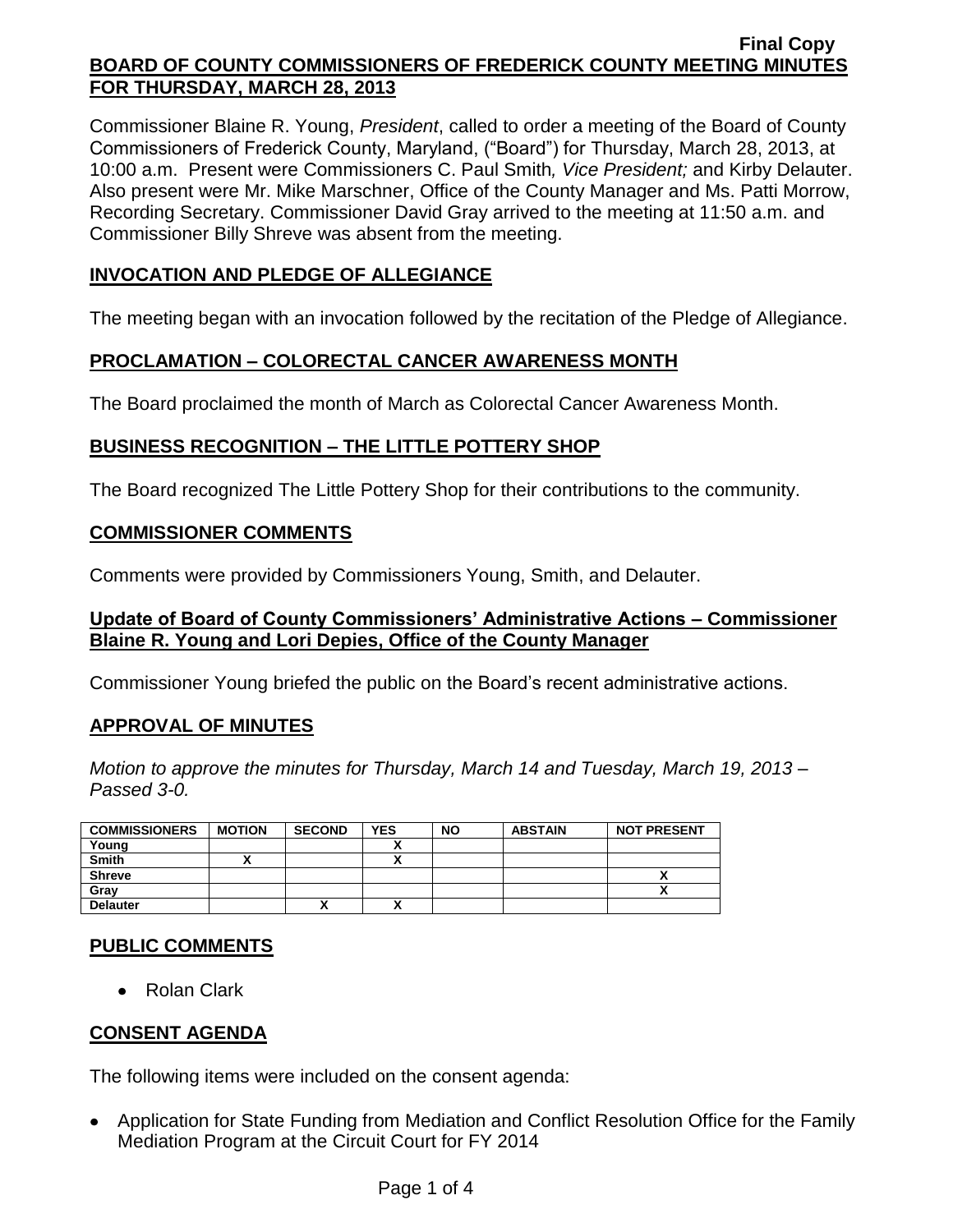- Construction Change Order No. 74, Ballenger-McKinney Enhanced Nutrient Removal (ENR) Wastewater Treatment Plant Expansion
- Construction Change Order No. 75, Ballenger-McKinney Enhanced Nutrient Removal (ENR) Wastewater Treatment Plant Expansion
- Board of Education Nonrecurring Costs Included in FY 2014 Operating Budget

*Motion to approve the consent agenda as presented – Passed 3-0.*

| <b>COMMISSIONERS</b> | <b>MOTION</b> | <b>SECOND</b> | <b>YES</b> | <b>NO</b> | <b>ABSTAIN</b> | <b>NOT PRESENT</b> |
|----------------------|---------------|---------------|------------|-----------|----------------|--------------------|
| Young                |               |               |            |           |                |                    |
| <b>Smith</b>         |               |               | ~          |           |                |                    |
| <b>Shreve</b>        |               |               |            |           |                |                    |
| Gray                 |               |               |            |           |                |                    |
| <b>Delauter</b>      |               | ,,            |            |           |                |                    |

## **WORKSESSION**

## **Resolution Authorizing the Issuance of General Obligation Public Facilities Bonds of 2013 – Jim Cumbie, Esquire, Venable, LLP (County Bond Counsel)**

Mr. Cumbie presented a draft resolution to authorize the issuance of bonds to finance projects previously approved in the Capital Improvements Program. He noted the sale of the bonds would occur on Thursday, April 18.

There was no public comment.

*Motion to approve the draft resolution as presented – Passed 3-0.*

| <b>COMMISSIONERS</b> | <b>MOTION</b> | <b>SECOND</b> | <b>YES</b> | <b>NO</b> | <b>ABSTAIN</b> | <b>NOT PRESENT</b> |
|----------------------|---------------|---------------|------------|-----------|----------------|--------------------|
| Young                |               |               |            |           |                |                    |
| <b>Smith</b>         |               |               |            |           |                |                    |
| <b>Shreve</b>        |               |               |            |           |                | ~                  |
| Grav                 |               |               |            |           |                | ~                  |
| <b>Delauter</b>      |               | "             | ^          |           |                |                    |

(A copy of the approved/adopted resolution can be obtained in the County Manager's Office or from the county's website, [www.FrederickCountyMD.gov.](http://www.frederickcountymd.gov/))

## **Revision to the Companion Animal Welfare Advisory Committee (CAWAC) Charter – Harold Domer, Animal Control Division**

Mr. Domer presented the request to revise the CAWAC Charter to reflect meeting at least quarterly.

*Motion to approve the revision as presented – Passed 3-0.*

| <b>COMMISSIONERS</b> | <b>MOTION</b> | <b>SECOND</b> | <b>YES</b> | <b>NO</b> | <b>ABSTAIN</b> | <b>NOT PRESENT</b> |
|----------------------|---------------|---------------|------------|-----------|----------------|--------------------|
| Young                |               |               |            |           |                |                    |
| <b>Smith</b>         |               |               | ^          |           |                |                    |
| <b>Shreve</b>        |               |               |            |           |                |                    |
| Gray                 |               |               |            |           |                |                    |
| <b>Delauter</b>      |               | "             | ^          |           |                |                    |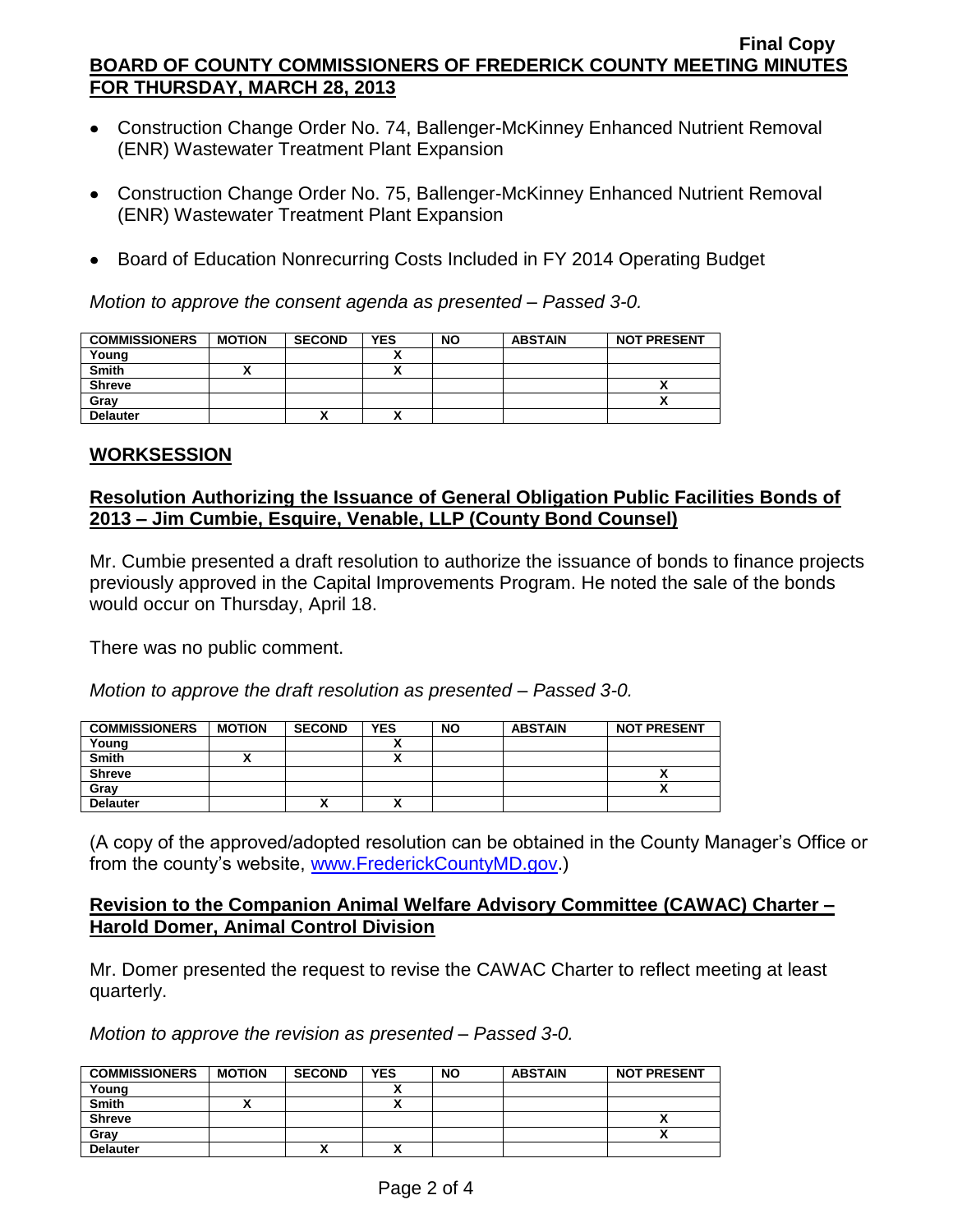## **Fire and Rescue Budget Adjustments – Tom Owens, Fire and Rescue Services Division**

Mr. Owens presented a summary of actions that would achieve a \$4 million budget adjustment due to the return of the fire and rescue services funding to the general fund budget in FY 2004. Mr. Owens presented an adjustment of revenue programs and a reduction in staffing.

Public comment was received from:

- John Neery, President, IAF Local 3666, Career Firefighter Association of Frederick **County**
- Rodney Masser, Independent Hose Company
- Donald Lee

Commissioner Young noted this was a presentation and would be continued for a decision at a future Board meeting.

### **ADMINISTRATIVE BUSINESS**

(Commissioner Gray arrived to the meeting.)

### **Third Amendment to Frequency Reconfiguration Agreement – Jack Markey, Emergency Management Division**

Mr. Markey presented the amendment and noted it was due to Carroll County delays and also to deal with access issues for the volunteer fire stations which have resulted in additional costs between Motorola and Nextel.

*Motion to approve the third amendment as presented – Passed 4-0.*

| <b>COMMISSIONERS</b> | <b>MOTION</b> | <b>SECOND</b> | <b>YES</b> | <b>NO</b> | <b>ABSTAIN</b> | <b>NOT PRESENT</b> |
|----------------------|---------------|---------------|------------|-----------|----------------|--------------------|
| Young                |               |               |            |           |                |                    |
| <b>Smith</b>         |               |               |            |           |                |                    |
| <b>Shreve</b>        |               |               |            |           |                |                    |
| Gray                 |               | ,,            | ^          |           |                |                    |
| <b>Delauter</b>      |               |               | ~          |           |                |                    |

### **Execution of Documents to Facilitate the Tax-exempt Status of Loan to Libertytown Volunteer Fire Department (LVFD) – Doug Orner, Volunteer Fire and Rescue Services, Office of the County Manager**

Mr. Orner presented the documents for execution to facilitate the issuance of a tax-exempt bond. Mr. Michael Delauter, Esquire, was present representing Frederick County Bank, in connection with a tax-exempt loan being made to the LVFD.